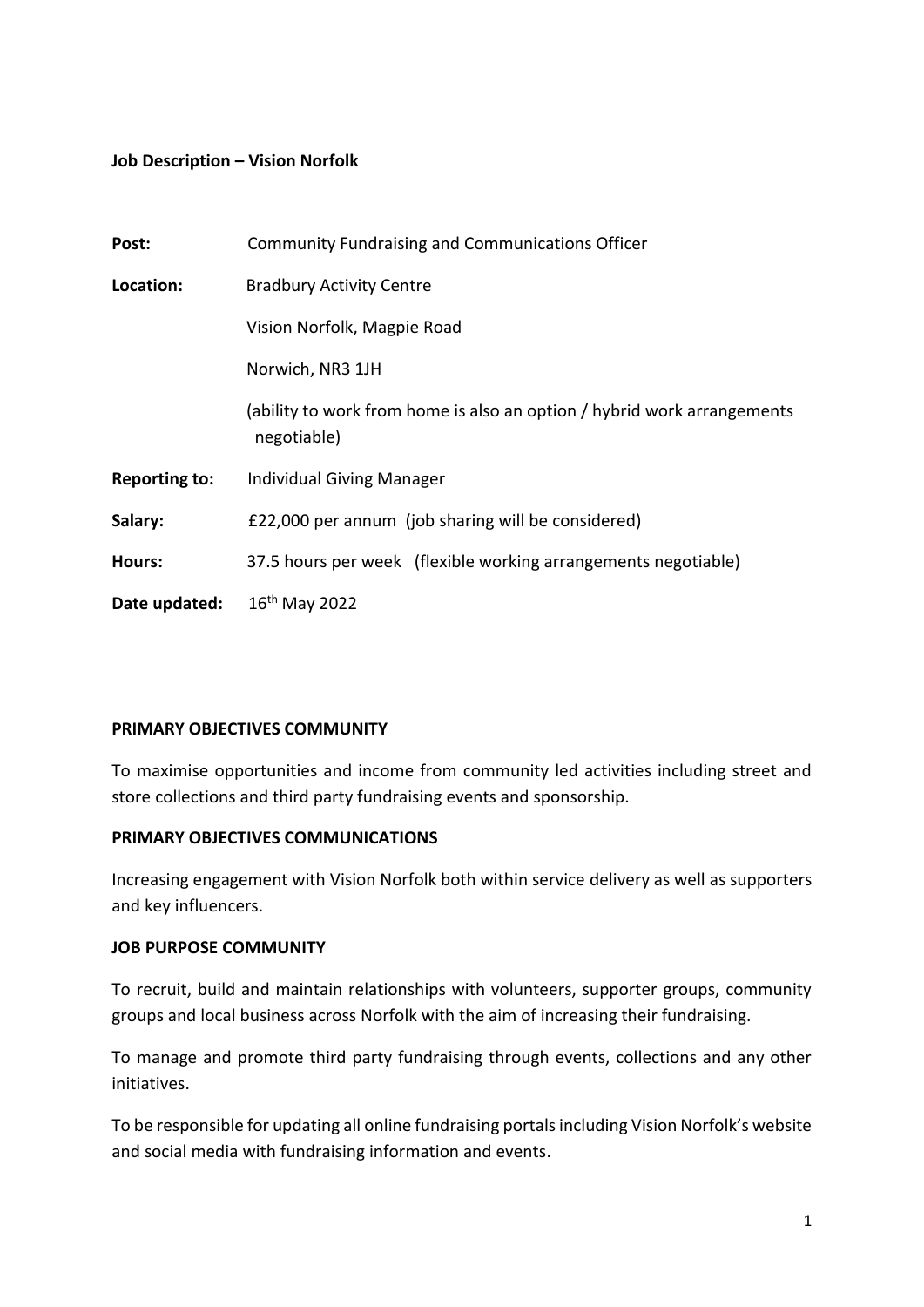To create and update a fundraising supporter pack and furnish all prospective supporters with the information required to motivate and encourage their fundraising.

To monitor and reconcile income for each third party fundraiser and offer support and encouragement where necessary.

To develop customer journeys in association with the fundraising team and marketing with the goal of providing good quality supporter care.

To co-ordinate and manage community fundraising volunteers in liaison with the Volunteer Engagement Co-Ordinators.

To record all fundraising activities and engagements on a central CRM.

To input regularly to management and team reporting as required.

To carry out tasks as reasonably requested by the Individual Giving Manager.

# **JOB PURPOSE COMMUNICATIONS**

Website: Ensuring content is up to date; has a consistent tone of voice; user journey is clear and performance of content is measured against clear KPI's.

Content: Writing engaging content for a variety of audiences that is consistent with brand guidelines. Keeping up to date and informed about all aspects of Vision Norfolk's work.

Social Media: Working with the Individual Giving Manager to complete a schedule of activity across Facebook, Twitter and YouTube and other platforms to expand our engagement across all of our stakeholders.

Email Marketing: Plan and manage a regular schedule of email marketing activity to key audiences such as volunteers, donors and clients/service users.

### **KEY ACCOUNTABILITIES COMMUNITY**

- To foster a proactive culture in community fundraising in support of people with sight loss in Norfolk.
- To ensure a full schedule of store and street collections throughout the year and that all the accompanying paperwork is filed and entered in a timely way.
- To continually develop a donor centred culture and approach within the fundraising team's ethos.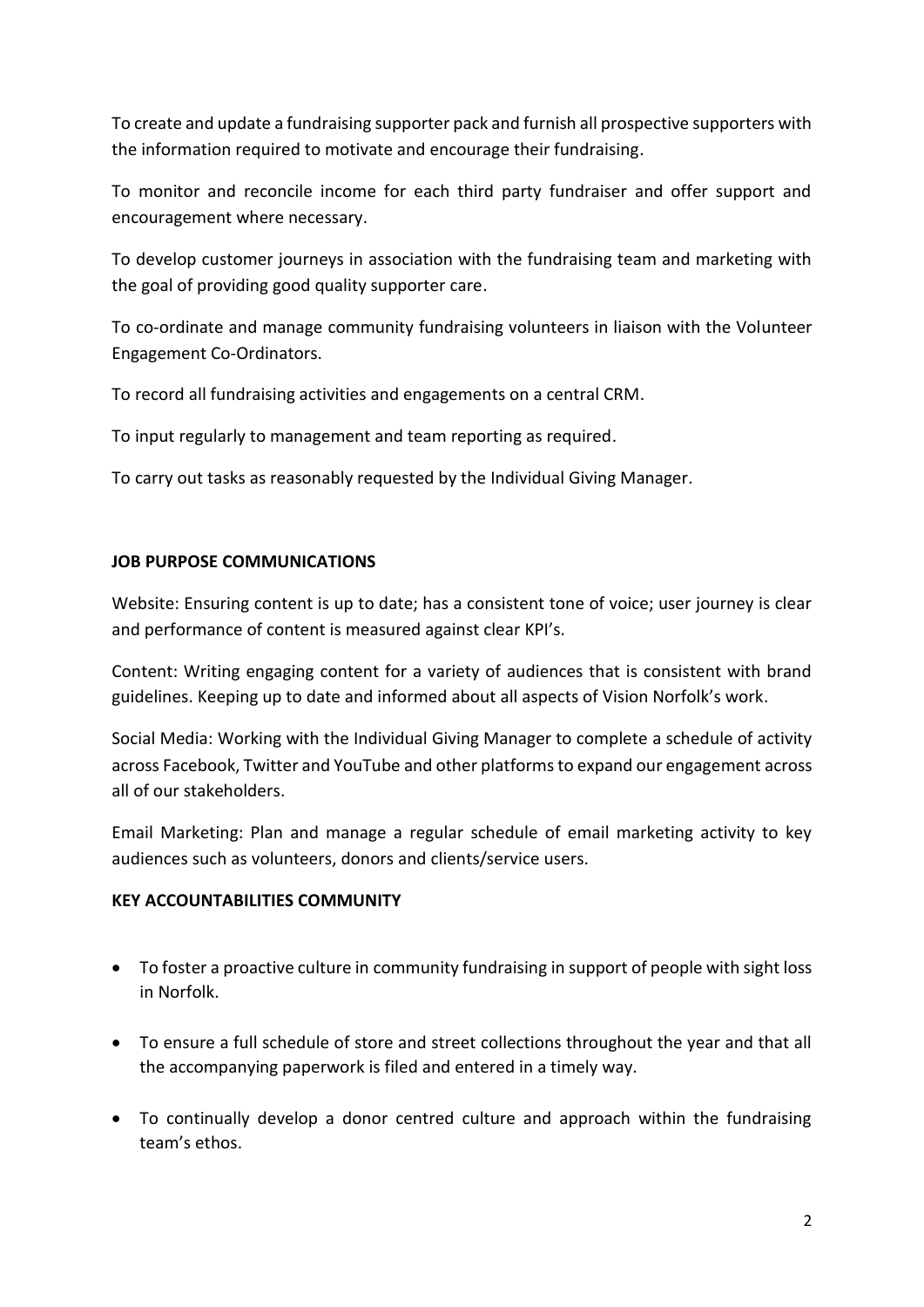- To have personal responsibility for safeguarding and health and safety of all Vision Norfolk staff and associated people.
- To ensure data is recorded accurately and within the policies of the organisation and GDPR.
- To conduct audits of records and record keeping; to ensure that all data is securely stored, accurate and only shared with appropriate individuals.

# **KEY ACCOUNTABILITIES COMMUNICATIONS**

- To foster a proactive culture in reaching targets in support of people with sight loss in Norfolk.
- To ensure that social media platforms are updated daily with news, promotions and events.
- To pro-actively collect and collate such information from within and without the organisation.
- With the Individual Giving Manager to produce the quarterly newsletter to a high standard.
- To rationalise, collate and store in a logical and secure way all marketing materials including (but not limited to): photographs, consent forms, case studies, stories, brand guidelines and promotional materials.
- To ensure data is recorded accurately and within the policies of the organisation.
- To conduct audits of records and record keeping; to ensure that all data is securely stored, accurate and shared with appropriate individuals.

### **PERSON SPECIFICATION**

| <b>ESSENTIAL REQUIREMENTS</b>                                       | <b>DESIRABLE REQUIREMENTS</b> |
|---------------------------------------------------------------------|-------------------------------|
| <b>Qualifications and Training</b>                                  |                               |
| Educated to GSCE level or equivalent in English and<br><b>Maths</b> |                               |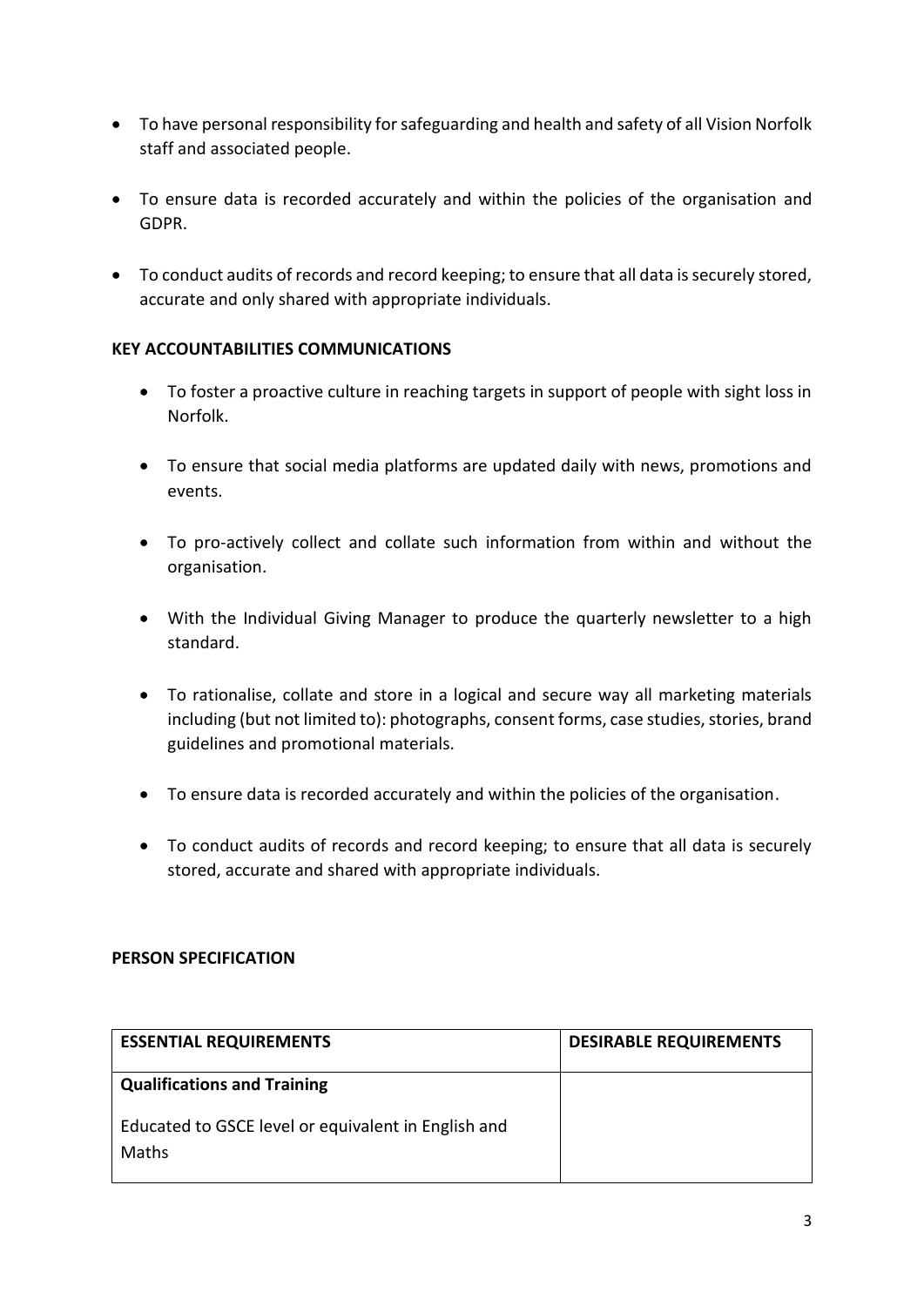|                                                                                                                | Relevant professional training                                                             |
|----------------------------------------------------------------------------------------------------------------|--------------------------------------------------------------------------------------------|
|                                                                                                                | and/or qualification accredited                                                            |
|                                                                                                                | by the Institute of Fundraising                                                            |
| <b>Experience</b>                                                                                              |                                                                                            |
| A can-do attitude and an ability to learn on the job                                                           | Experience of working in the                                                               |
| Organisational skills which facilitate multi-tasking                                                           | charity sector, fundraising                                                                |
| Experience of gathering data for reports on activities                                                         | Experience in building and<br>maintaining relationships                                    |
| Social skills: ability to deal with multiple stakeholders<br>including, clients, agencies and colleagues       | Experience of working in the<br>charity sector                                             |
| Flexibility and Prioritisation: a proven ability to work to<br>deadlines and complete tasks in a timely manner | Experience of working with<br>volunteers including donors<br>and fundraisers               |
|                                                                                                                | <b>Experience of managing</b><br>external suppliers and<br>agencies                        |
|                                                                                                                | Experience of working with a<br>CRM to record information<br>about donors                  |
|                                                                                                                | Experience of co-ordinating<br>integrated marketing<br>campaigns                           |
|                                                                                                                | Experience of researching and<br>writing attractive content for<br>all marketing platforms |
|                                                                                                                | Experience of co-ordinating<br>social media campaigns                                      |
| <b>Skills and Knowledge</b>                                                                                    |                                                                                            |
| Confident in using Microsoft computer programmes and<br>familiarity with CRM programmes                        | Good knowledge of<br>CRM/fundraising databases                                             |
| Understanding of marketing and supporter care                                                                  | Working knowledge of the                                                                   |
| Excellent verbal and communication skills                                                                      | various content management<br>systems for social media: e.g.                               |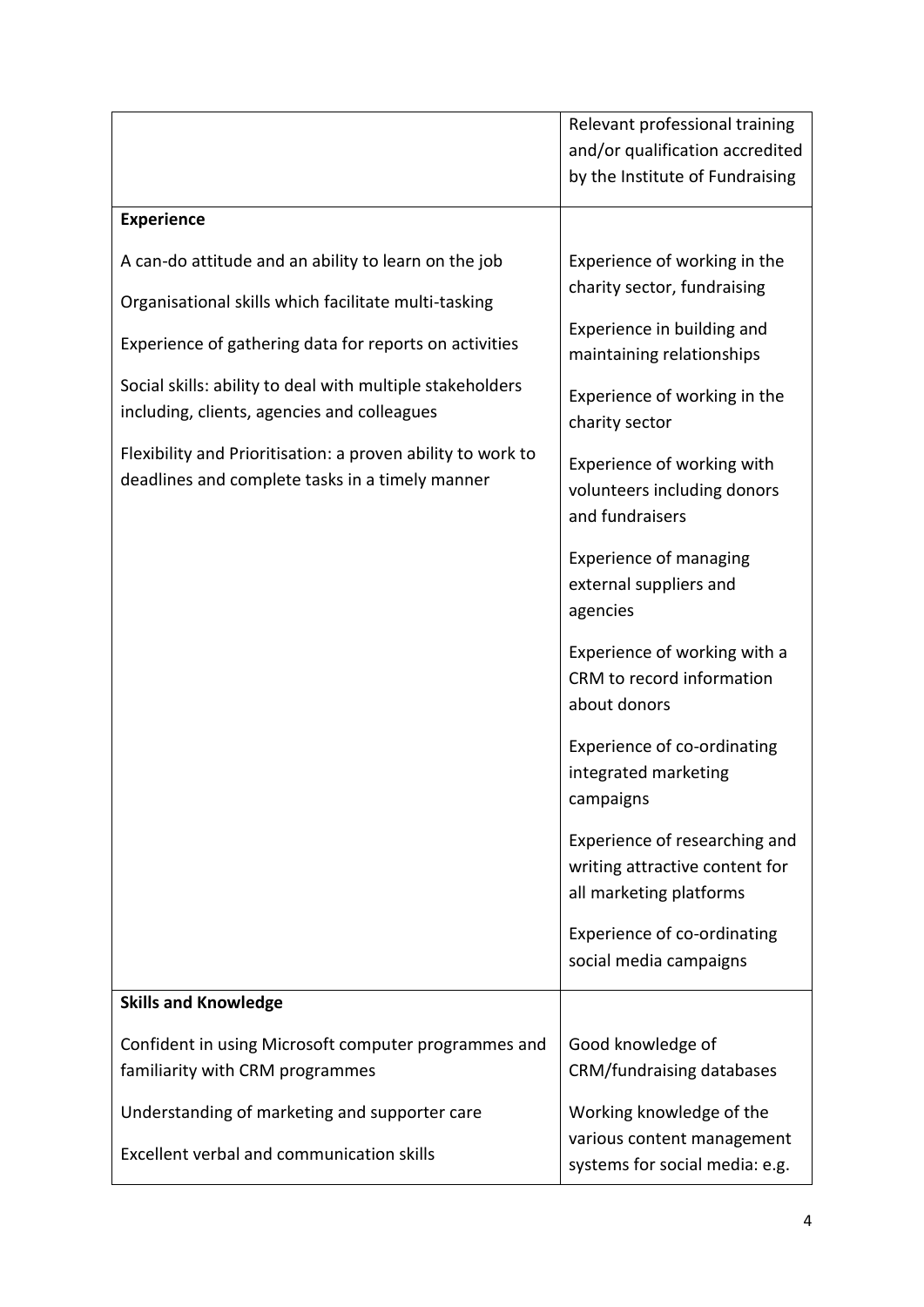| Numerate with good attention to detail<br>Proof reading and editorial skills with a good eye for<br>detail                              | Hootsuite, Creator Studio,<br>Tweetdeck<br>Working knowledge of website<br>content management systems:<br>e.g. Wordpress, Joomla, WIX |
|-----------------------------------------------------------------------------------------------------------------------------------------|---------------------------------------------------------------------------------------------------------------------------------------|
| <b>Personal Qualities</b>                                                                                                               |                                                                                                                                       |
| Creative thinker                                                                                                                        |                                                                                                                                       |
| Problem solver                                                                                                                          |                                                                                                                                       |
| Sense of humour                                                                                                                         |                                                                                                                                       |
| Team player and happy to help out where needed                                                                                          |                                                                                                                                       |
| A self-starter who is able to work independently                                                                                        |                                                                                                                                       |
| Good at building and maintaining supporter<br>relationships                                                                             |                                                                                                                                       |
| <b>Other</b>                                                                                                                            |                                                                                                                                       |
| Adhere to the highest standards of fundraising practice                                                                                 |                                                                                                                                       |
| Full driving license and access to a car                                                                                                |                                                                                                                                       |
| Able and willing to recognise and challenge<br>discrimination and apply Vision Norfolk's equal<br>opportunities policy in the workplace |                                                                                                                                       |
| Committed to working in a way that reflects Vision<br>Norfolk's culture, values and core principles                                     |                                                                                                                                       |

# **General Information**

- The main duties details the key areas of work however these will be updated as the job progresses.
- The work undertaken as part of this role must be carried out within the relevant policies and procedures of Vision Norfolk.